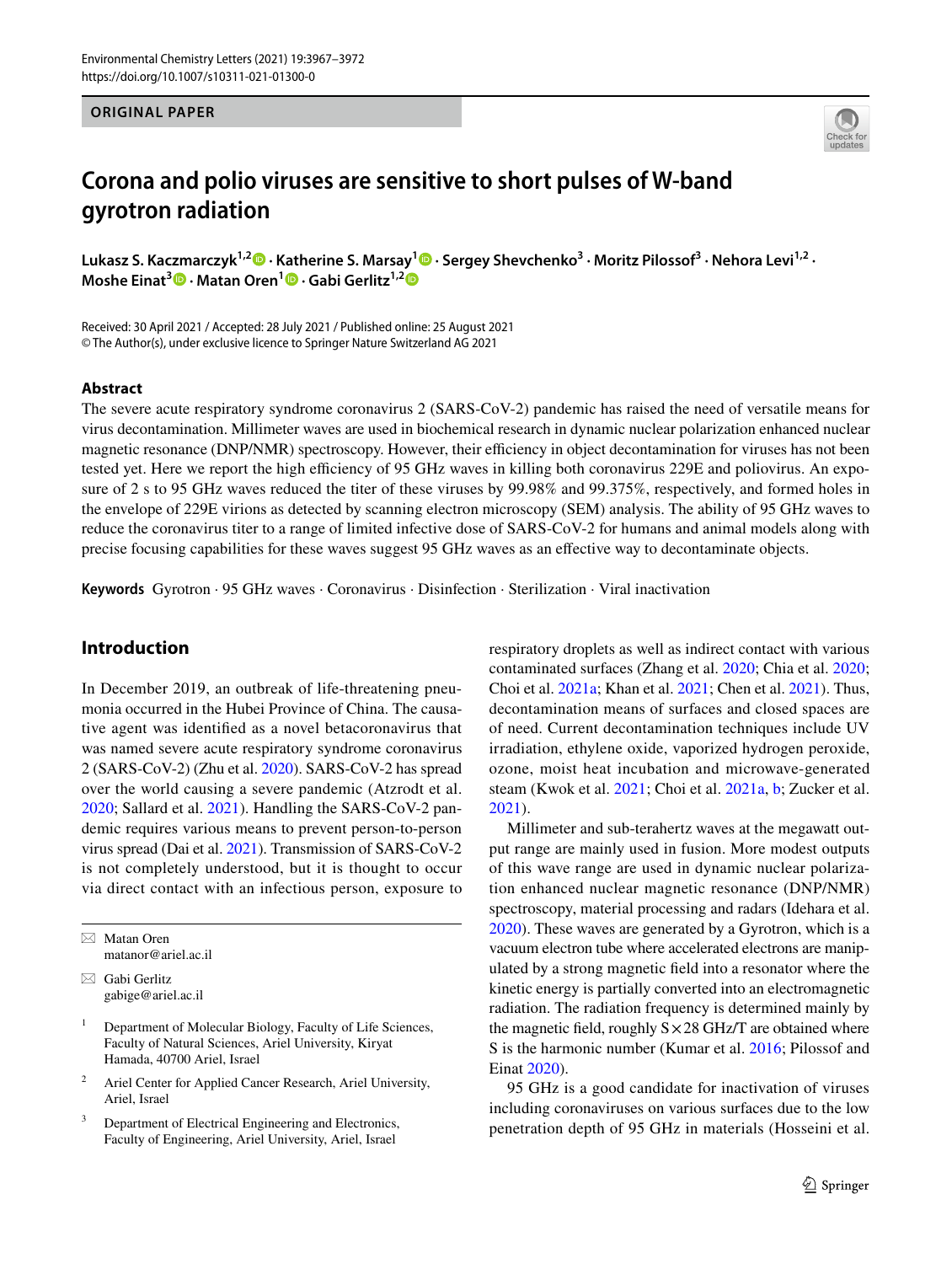2021) that can prevent damaging of the environment, and the ability to focus it to much better extent than microwaves. In addition, in low enough power density, 95 GHz is much less dangerous for humans then other means of decontamination such as UV irradiation and ethylene oxide (Karipidis et al. 2021), and can even be useful for cancer treatment to irradiate malignant tumors (Miyoshi et al. 2016). Here we used a 95 GHz gyrotron with  $\sim$  10 kW output power (Pilossof and Einat 2020) to irradiate poliovirus and human coronavirus 229E. The 229E virus is responsible for upper respiratory tract infections that occasionally cause pneumonia (Hamre and Procknow 1966; Greenberg 2016) and is a common model for SARS-CoV-2. 95 GHz could inactivate the coronavirus 229E and poliovirus while disintegrating the 229E virions as detected by scanning electron microscopy (SEM). Thus, we suggest 95 GHz as a good candidate for viral decontamination.

## **Materials and methods**

## **Cells**

HeLa and Huh7 cells were grown in Dulbecco's modifed eagle medium (DMEM) (01–056–1A, Biological industries) supplemented with 10% fetal bovine serum (FBS, 04–007–1A, Biological Industries), 0.5% penicillin–streptomycin antibiotic mix (03–031–1B, Biological Industries), and 1% L-glutamine (03–020–1B, Biological Industries) at  $37 \text{ °C}, 7\% \text{ CO}_2.$ 

#### **Viruses**

Human coronavirus 229E (VR-740, ATCC) was propagated in Huh7 cells (Tang et al. 2005). Monolayer of cells were inoculated with the virus and incubated at 37  $\degree$ C, 7% CO<sub>2</sub> for an hour. Then the medium was replaced with growth medium with 2.5% FBS and the cells were grown for 24 h. Following three cycles of freezing at  $-80$  °C and thawing at room temperature the medium containing virus was spun down to remove remaining cells, aliquoted and kept at −80 °C until further use. Oral polio vaccine containing poliomyelitis types one and three was used without further propagation (Polio Sabin one and three, GlaxoSmithKline Biologicals S.A., Rixensart, Belgium).

#### **Irradiation parameters**

The radiated beam was of 95 GHz frequency, in a Gaussianlike beam profile (Fig. 1). The power density within the target varies between 70 and 100 W/cm<sup>2</sup>. The radiation spot was larger than the target cup and spilled over radiation hit



**Fig. 1** The W-band gyrotron used for the irradiation of viruses. **A** Image of the W-band gyrotron used for virus irradiation and a sample cup with the virus sample in it in front of the radiation tube. **B** The W-band beam profle. The sample cup with a diameter of 4 cm was placed in the center of the beam

the surrounding surface, a Tefon sheet that was placed on a concrete surface.

#### **Plaque assay**

Huh7 and HeLa cells were used for coronavirus and poliovirus, respectively (Tang et al. 2005; Burrill et al. 2013);  $4.5 \times 10^5$  of cells were plated in each well of 12-well plates a day before the experiment. In the day of the experiment 70  $\mu$ l of virus inoculum that contained 16.2 $*10^6$  of plaqueforming units (PFU)/ml of coronavirus and  $4.4*10<sup>4</sup>$  PFU/ml of poliovirus were suspended in 430 µl of DMEM and irradiated for either 0 s, 0.2 s, 0.5 s, 1 s or 2 s; 250  $\mu$ I from serial dilutions of  $10^{-3}$  to  $10^{-7}$  for coronavirus and of  $10^{-2}$  to  $10^{-4}$ for poliovirus were added to cell monolayers and incubated at 37 °C, 7%  $CO<sub>2</sub>$  for an hour. The cell monolayer was then overlaid with 0.5% agarose in growth medium and incubated for 5 days at 37 °C, 7%  $CO_2$ . Then, cells were fixed in 2% paraformaldehyde (PFA) for 10 min, the agarose overlay was removed, and the cells were stained with 0.05% crystal violet in 20% Ethanol for 10 min. Following two washings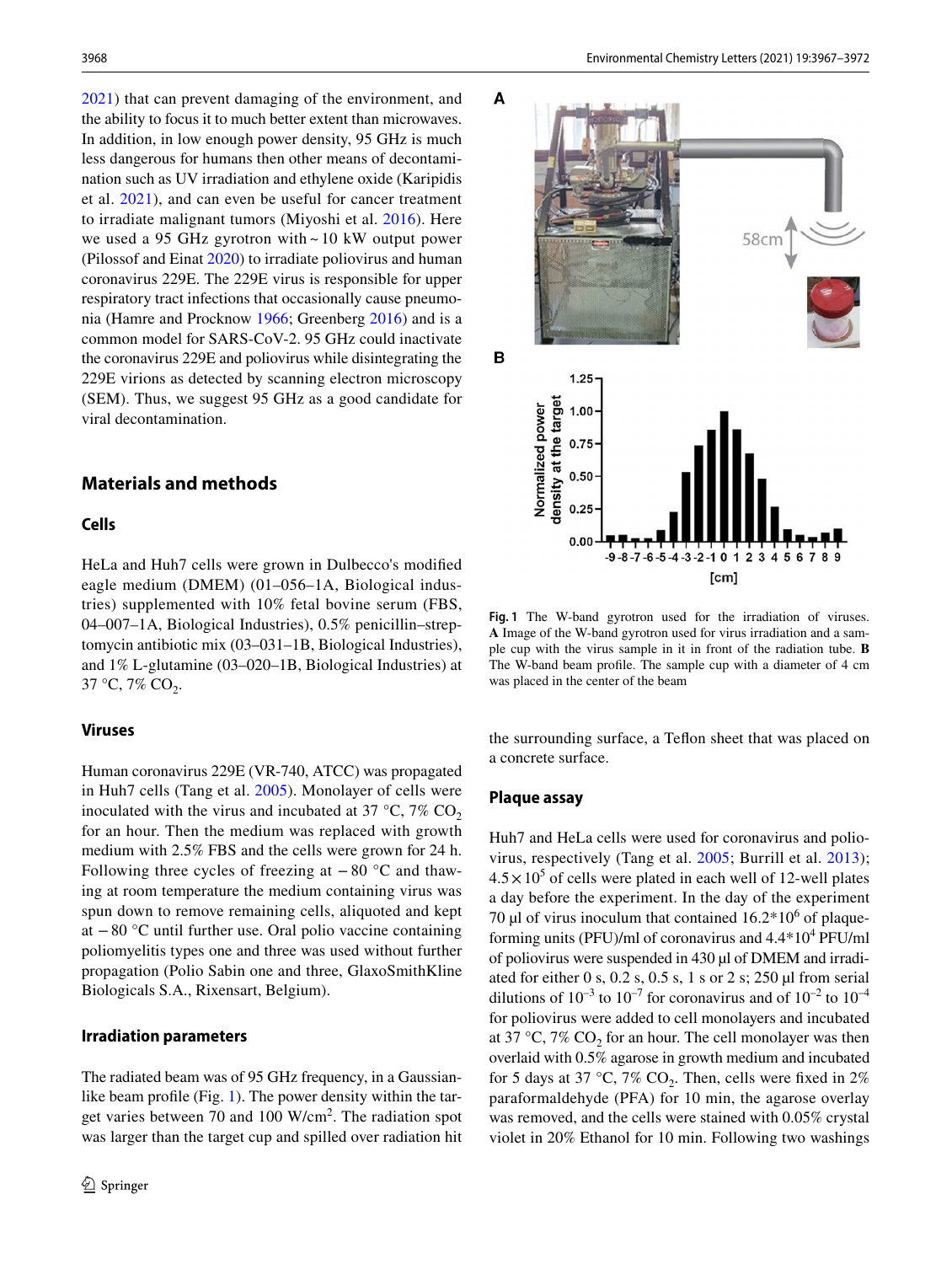with water, plaques were pictured and counted in the well with highest virus dilution in which plaques were detected. Titer (PFU/ml) = well plaque count  $/ 0.25$  ml  $*$  dilution factor. GraphPad Prism 9.1.2 (GraphPad Software, San Diego, California USA) was used to analyze the data.

#### **Microscopy**

For every sample, 70 μl of coronavirus 229E solution was diluted in 430 μl of DMEM and fltered through a 0.45-μm syringe flter to remove cell debris. Three virion solutions were prepared; two fltered virion samples were irradiated as described above for either 0.1 or 1 s, while a third sample was kept as an untreated control. The irradiated samples and the control were diluted to 5 ml with DMEM and fltered through a 0.1 μm nucleopore polycarbonate track-etched flters (Whatman, Merck) held inside a 13-mm Swinnex® flter unit (Millipore, Merck) using a 5-ml syringe. The virions were fxed on the flter by pushing 3 ml of 2% glutaraldehyde in phosphate-buffered saline (PBS) two times with 15-min intervals. After 15 min from the last fxation, the syringe was removed and replaced with a syringe with 3 ml of water; 1 ml of water was pushed through three times with 5-min intervals. This was repeated with dehydration steps in ethanol in increasing concentrations of 50%, 70%, 85%, 95% and 100%. The flter was removed from the flter unit using tweezers, placed in a clean petri dish and allowed to air dry for 30 min. The dry flter was cut into quarters before coating and imaging. PBS, DMEM and Fixative solution were all fltered through a 0.45-μm syringe flter before use. All samples were imaged in a high-resolution scanning electron microscope (HRSEM) (Tescan, MAIA 3, TESCAN Ltd., Brno, Czech Republic). Platinum-coated specimens were imaged in vacuum at 5–7 kV with working distance range of 3–7 mm, magnifcation range of 20x–500x, pixel size (Y and X) had a range from 10 e-9 to 587 e-12 and 0.5 min to 1.36 min acquisition time per image.

## **Results and discussion**

#### **W‑band gyrotron setup**

High-power electromagnetic wave was generated by a W-band gyrotron. W-band is also known as M band in the European Union, North Atlantic Treaty Organization, and the United States military electromagnetic (EU-NATO-US ECM) frequency bands standard. The gyrotron output was coupled to an over-molded corrugated waveguide with internal diameter of 39 mm. The gyrotron output was irradiated toward a virus sample, and the main lobe angle width (3 dB) was~5 degrees from the waveguide output. The virus sample, with diameter of 4 cm, was placed 58 cm from the

waveguide end at the center of the main lobe (Fig. 1A). The gyrotron output mode and the propagating mode in the waveguide is a Gaussian-like mode: at the center of the sample the power density was about  $100 \text{ W/cm}^2$  and in the edges about 70 W/cm<sup>2</sup> (Fig. 1B). The gyrotron output power was constant, and the pulse duration was changed from 0.2 s up to 2 s.

#### **95 GHz waves decrease virus infectivity**

Following irradiation of coronavirus 229E samples, serial dilutions of the virus were quantifed for infective virions by the plaque assay (Fig. 2A, B). The inactivation was increased in an exponential manner leading to a titer decrease of almost 4 logs that corresponded to a 99.98% reduction after 2 s of irradiation. Fitting to two phase exponential decay equation was better than to one phase:  $R^2$  of 0.98 and 0.97, respectively. The generated two phase exponential decay equation was y= $0.5278*e$ ^(−16675x) + 0.4722e^(−2.728 x). We also tested the efect of 95 GHz on the infectivity of poliovirus. As seen in Fig. 2C, poliovirus was more resistant to the irradiation: 2 s of irradiation led to a titer decrease of more than 2 logs that corresponded to a reduction of 99.375%. Fitting to one phase and two-phase exponential decay equations led to a similar  $R^2$  value of 0.89 generating the one phase decay equation y =  $1.04e^{\lambda}(-1.681x)$ .

The higher resistance of poliovirus than coronavirus to irradiation may be due to the diferent structure of these viruses: while coronaviruses are coated by a lipid bilayer envelope (Boopathi et al. 2021), polioviruses are coated by a protein capsid that lacks any lipids (Racaniello 2016) and considered to be a highly resilient structure. The 4-log reduction in coronavirus from  $1.13*10^6$  PFU to 259 PFU after 2 s of irradiation brought the remaining number of viruses close to the range of the limited infective dose for SARS-CoV-2, which was estimated to be 100 viral particles in humans and was found to be 100–630 viral particles in animal models (Karimzadeh et al. 2021).

#### **95 GHz waves damage the virus envelope**

To evaluate the efect of 95 GHz on the structure of coronavirus we used SEM analysis. SEM imaging permitted the identifcation of intact coronaviruses 229E that were within the expected size range of 150–200 nm in diameter, had a spherical shape and a rough envelope surface (Fig. 3A-C). When applying irradiation pulses as short as 0.1 s, some virions underwent signifcant morphological changes including the appearance of big holes in their envelope and the loss of their content (Fig. 3D-E). No virions were identifed on the flters that were radiated for 1 s (Fig. 3F) suggesting a complete structural breakdown of most of them. Measurements of temperature changes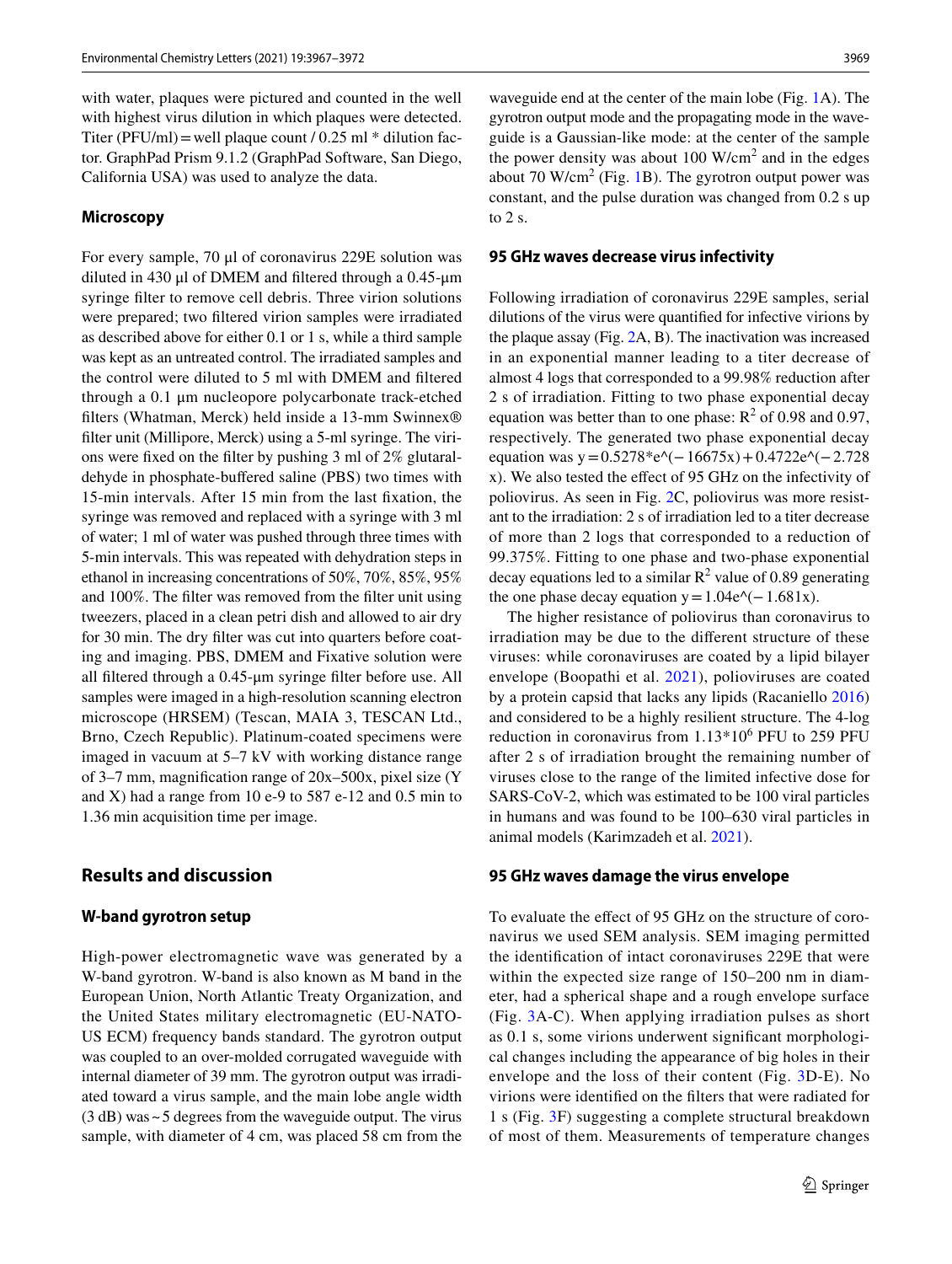

**Fig. 2** Coronavirus and poliovirus infectivity rate after irradiation at 95 GHz. **A** 1.13\*10<sup>6</sup> plaque-forming units (PFU) of coronavirus 229E were irradiated at 95 GHz for the indicated time periods and quantifed by the plaque assay. The limit of detection for coronavirus was 200 PFU. **B** Averages of coronavirus 229E infectivity rate after 95 GHz irradiation. The results are shown as means $\pm$ standard error (SE) for three independent experiments. Blue line indicates single

exponential decay function, while red line indicates double exponential decay function. **C** Averages of poliovirus infectivity rate after 95 GHz irradiation. The results are shown as means $\pm$ SE for four independent experiments. Blue dashed line indicates single exponential decay function, while red line indicates double exponential decay function. The limit of detection for poliovirus was 20 PFU

in the irradiated sample cup were taken and showed an increase in temperature up to 100 ºC at the time range of 0.2–0.7 s of irradiation. Taking together the rapid temperature changes, the changes in the virus structure (Fig. 3) and the increased sensitivity to irradiation of coronavirus compared to poliovirus (Fig. 2) led us to suggest that the viruses were damaged by the elevated temperatures. The viruses could be heated directly and indirectly by heated water around them. The rapid heating and cooling afterward, which did not harm the polypropylene sample cup, may also have accelerated the damage to the viruses. Signifcantly, the inactivation exposure time of coronavirus by 95 GHz was faster than similar inactivation rates by UV-C and conventional heating (Abraham et al. 2020; Sabino et al. 2020; Storm et al. 2020; Gidari et al. 2021; Biryukov et al. 2021).

# **Conclusion**

The presented results show that an energy density of 100 W/cm<sup>2</sup> at 95 GHz for 2 s caused a coronavirus titer reduction of 4 logs, reducing it very close to the minimal infective dose for SARS-CoV-2 in humans. This type of sterilization has the benefts of being faster and better directed to a specifc surface than UV-based or conventional thermal sterilization. In principle, it is possible to illuminate a large surface and perform fast sterilization of large areas in a few seconds. It is also possible to seal the contaminated objects in a sealed container and perform sterilization in a standoff manner. In this manner, there is no direct touch or exposure of the operating persons to the pathogens. In addition to surface decontamination, this approach may be used to disinfect wastewater or other sources of microbial contaminated water. On the other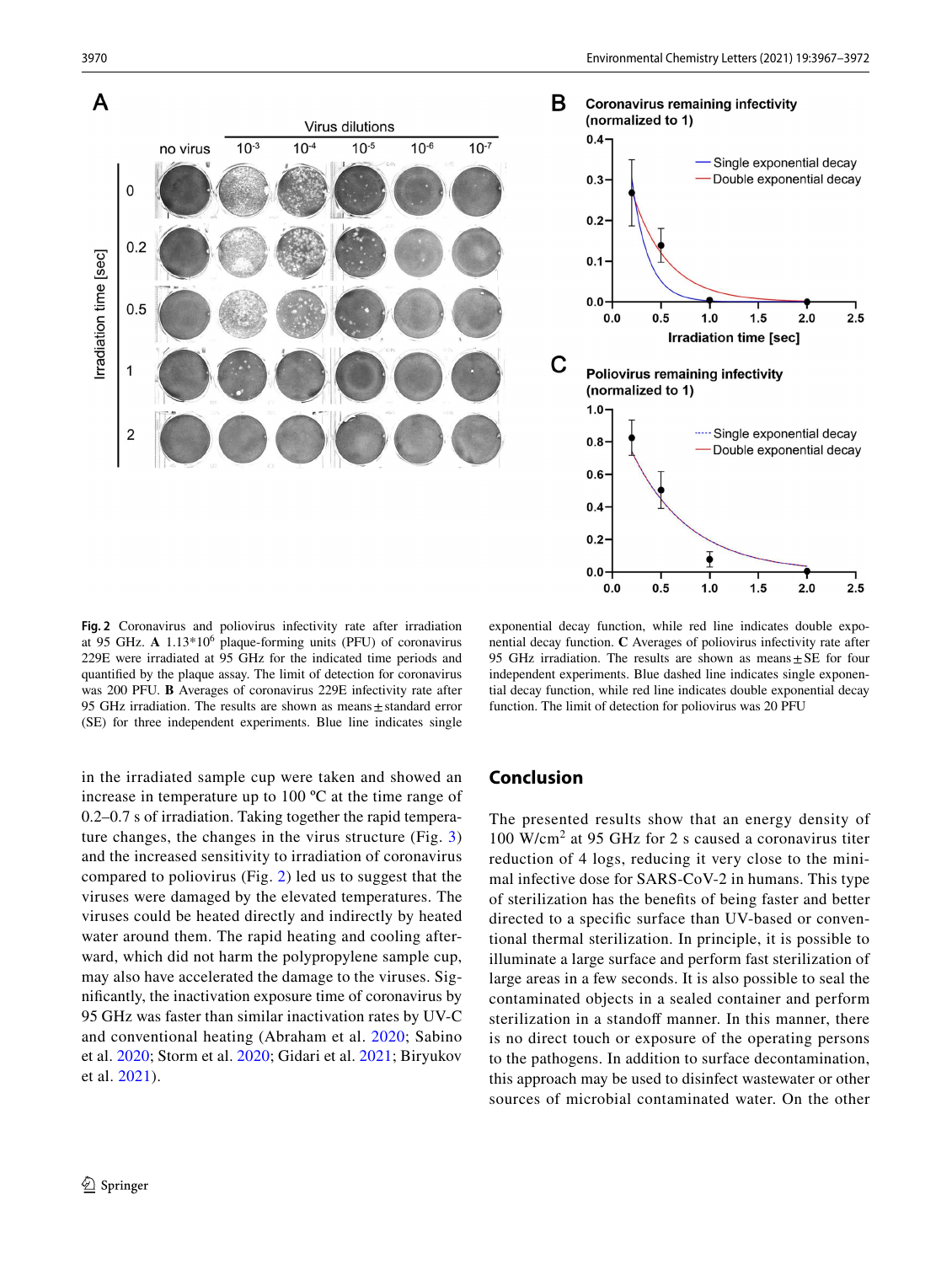

**Fig. 3** Scanning electron microscopy (SEM) analysis of coronavirus 229E structure after irradiation at 95 GHz. **A** 0.1-μm flter with no sample shows clear surface with pores easily visible. **B** Unirradiated coronavirus 229E virions on flter. Red arrows mark some of the

hand, the power density is signifcant, and some surfaces might not tolerate it, although the rapid and transient temperature changes may prevent damage to materials that are considered heat-sensitive such as polypropylene cups. We used a facility that operates in 95 GHz but the optimal frequency for virus decontamination at the millimeter waves range is still to be assessed. Overall, these results suggest for the frst time that 95 GHz waves may be an easy and fast method to decontaminate objects from various viruses.

**Acknowledgments** We thank Ella Sklan (Tel Aviv University, Tel Aviv, Israel) for providing Huh7 cells.

**Author contributions** Conceptualization, funding acquisition and supervision were performed by Moshe Einat, Matan Oren and Gabi Gerlitz. Investigation was performed by Lukasz S. Kaczmarczyk, Katherine S. Marsay, Sergey Shevchenko, Moritz Pilossof and Nehora Levi. Visualization was performed by Lukasz S. Kaczmarczyk, Katherine S. Marsay, Sergey Shevchenko, Moritz Pilossof, Moshe Einat, Matan Oren and Gabi Gerlitz. Katherine S. Marsay, Moritz Pilossof, Moshe Einat, Matan Oren and Gabi Gerlitz were responsible for writing original draft. Lukasz S. Kaczmarczyk, Katherine S. Marsay, Moshe Einat, Matan Oren and Gabi Gerlitz were responsible for writing review & editing.

**Funding** This work was funded by Ariel University.

virions. **C** An intact coronavirus 229E virion of approximate 200 nm diameter. **D**, **E** Coronavirus 229E virions after 0.1 s irradiation. Virion envelope appears damaged. Red arrows mark damaged virions. **F** Filter with sample after 1 s irradiation. No virions are observed

#### **Declarations**

**Conflicts of interest** The authors declare that they have no confict of interest.

## **References**

- Abraham JP, Plourde BD, Cheng L (2020) Using heat to kill SARS-CoV -2. Rev Med Virol 30:e2115. https://doi.org/10.1002/rmv. 2115
- Atzrodt CL, Maknojia I, McCarthy RDP et al (2020) A Guide to COVID-19: a global pandemic caused by the novel coronavirus SARS-CoV-2. FEBS J 287:3633–3650. https://doi.org/10.1111/ febs.15375
- Biryukov J, Boydston JA, Dunning RA et al (2021) SARS-CoV-2 is rapidly inactivated at high temperature. Environ Chem Lett 19:1773–1777. https://doi.org/10.1007/s10311-021-01187-x
- Boopathi S, Poma AB, Kolandaivel P (2021) Novel 2019 coronavirus structure, mechanism of action, antiviral drug promises and rule out against its treatment. J Biomol Struct Dyn 39:3409–3418. https://doi.org/10.1080/07391102.2020.1758788
- Burrill CP, Strings VR, Andino R (2013) Poliovirus: generation, quantifcation, propagation, purifcation, and storage. Curr Protoc Microbiol. https://doi.org/10.1002/9780471729259.mc15h01s29
- Chen B, Jia P, Han J (2021) Role of indoor aerosols for COVID-19 viral transmission: a review. Environ Chem Lett 19:1953–1970. https:// doi.org/10.1007/s10311-020-01174-8